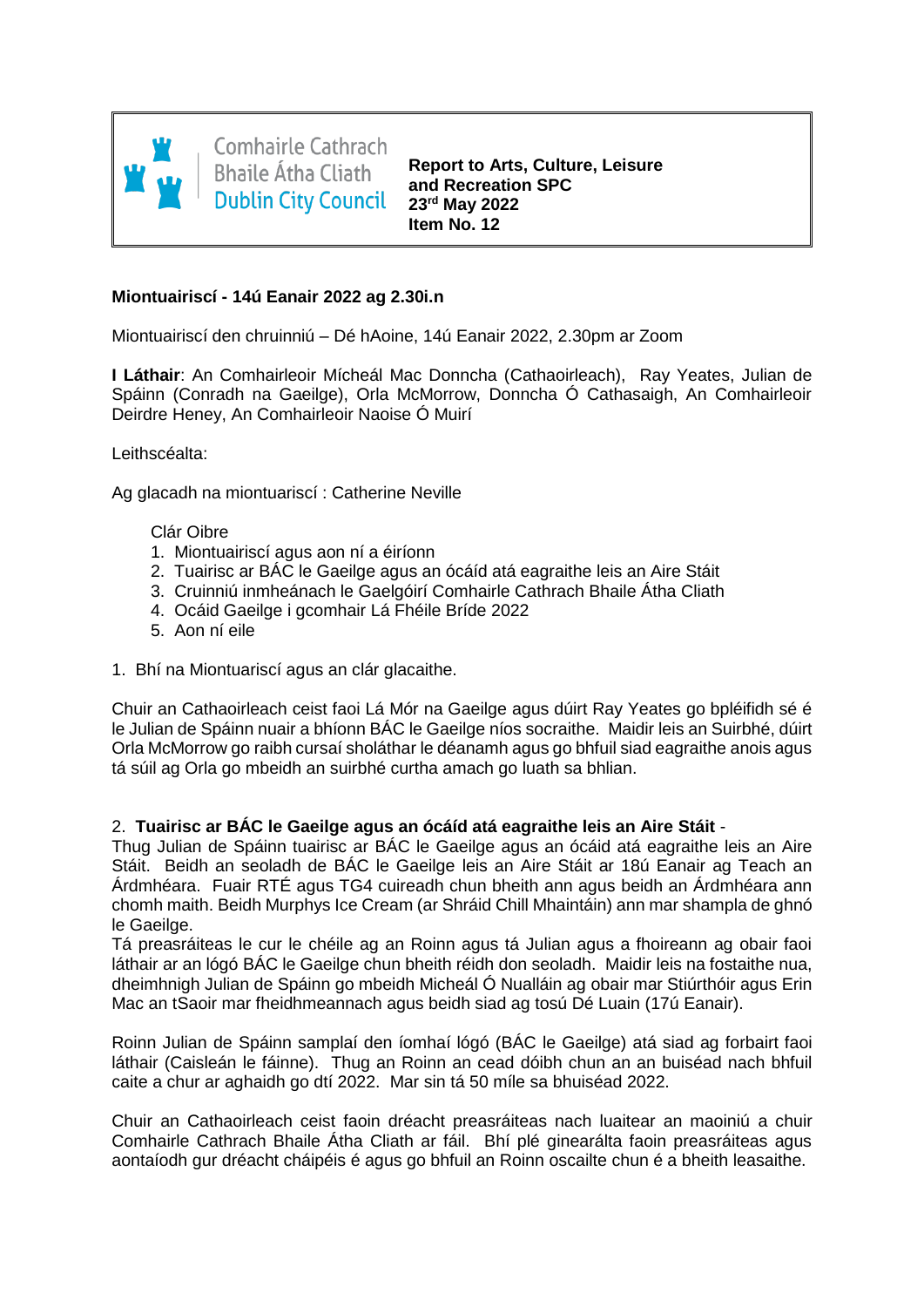# **3. Cruinniú inmheánach le Gaeilgeóirí Comhairle Cathrach Bhaile Átha Cliath -**

Labhair Ray Yeates ar an t-ábhar seo. Scríobh sé chuig an Príomhfheidhmeannach ag leagadh amach céard atá tarlaithe idir bunú an choiste agus seoladh BÁC le Gaeilge chun é a chur ar an eolas, an tseachtain seo chaite.

Mhol Ray Yeates go mba chóir go mbeadh cruinniú inmheánach le Gaeilgeóirí atá ag obair sa Chomhairle Cathrach chun labhairt leo faoin Fhochoiste seo, BÁC le Gaeilge agus Lá Mór na Gaeilge. Oibreoidh Ray, Orla agus Donncha le chéile chun daoine a aimsiú le bheith páirteach. D'fhéadfadh an cruinniú seo a bheith ar siúl ar Zoom le seomraí ar leithligh (breakout rooms) le grúpaí fócas. Aontaíodh gur smaoineamh maith é chun fostaithe na Comhairle, le Gaeilge, a bhailíu le chéile chun obair agus aidhmeanna an bhfochoiste a chur in iúl dóibh.

# **4. Ocáid Gaeilge i gcomhair Lá Fhéile Bríde 2022**

Labhair Ray Yeates faoin ocáid Lá Fhéile Bríde a bhí seolta ag an Ardmhéara ar an Luain seo chaite. Beidh ceolchoirm ar siúl sa Round Room agus beidh rudaí liteartha agus ceol in áiteanna eile chomh maith le podchraoladh. Aontaíodh go mba chóir go ndéanfaidh an Fochoiste rud éigin oriúnach den ocáid seo. Mhol an Comhairleoir Heney an amhránaí Sibéal Ní Chasaide chun bheith páirteach sa cheolchoirm agus d'iarr Ray Yeates ar Julian de Spáinn cúpla ainmeacha a mholadh don duine atá ag eagrú an ceolchoirm.

## **5. Aon ghnó eile:**

D'iarr Julian de Spáinn go gcuirfí Seachtain na Gaeilge ar an gclár don chéad chruinniú eile. Mhol Ray Yeates 4ú Feabhra mar an dáta don chéad chruinniú eile.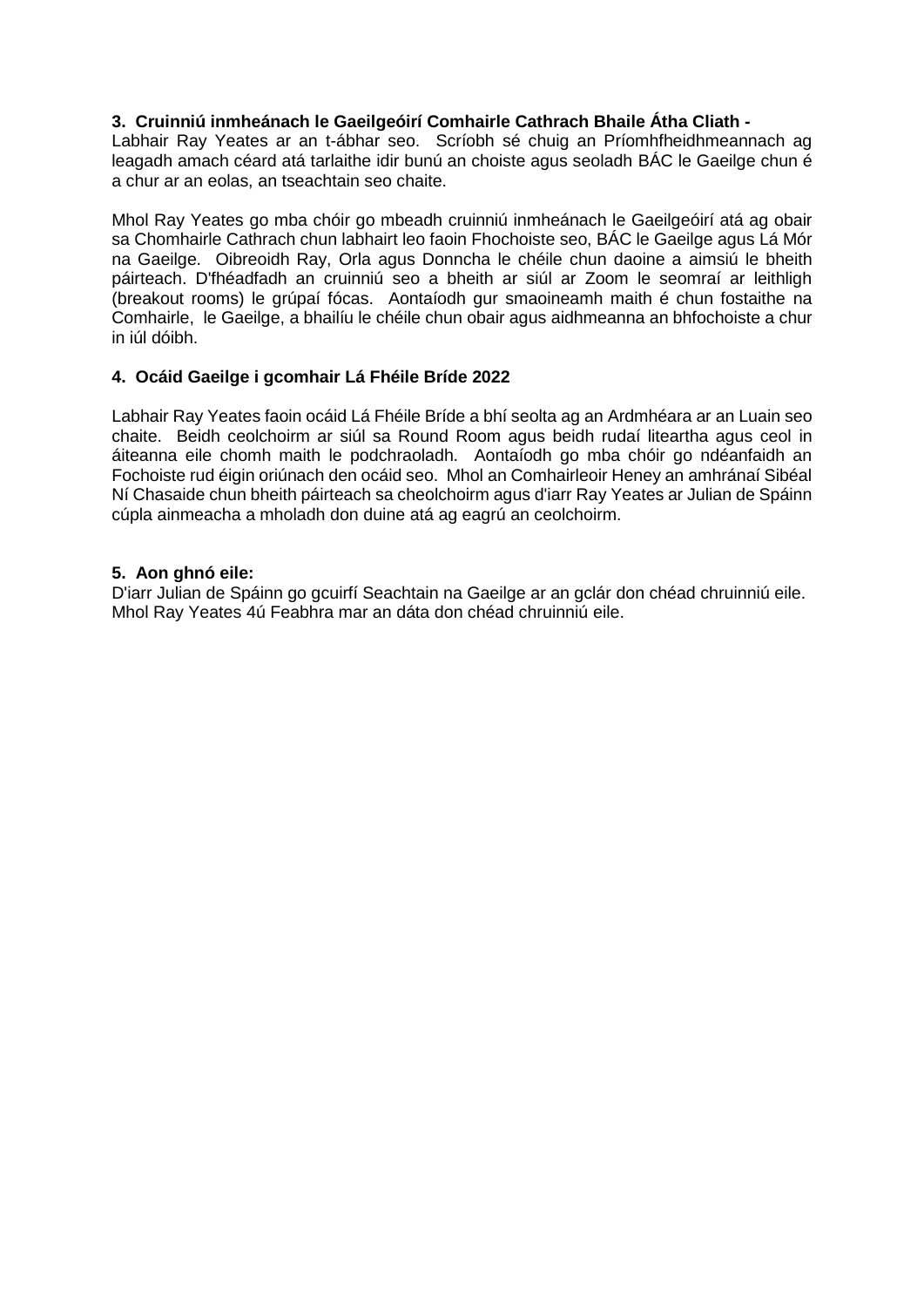# **Minutes - 14th January 2022 at 2.30pm**

Minutes of the meeting - Friday 14th January 2022, 2.30pm on Zoom

**Present**: Cllr Mícheál Mac Donncha (Chairperson), Ray Yeates, Julia de Spáinn (Conradh na Gaeilge), Orla McMorrow, Donncha Ó Cathasaigh, Cllr Deirdre Heney, Cllr Naoise Ó Muirí

**Excused**: Catherine Neville

Taking Minutes: Catherine Neville

## **Agenda**

- 1. Minutes and matters arising
- 2. Report on BAC le Gaeilge and event organised with the Minister of State
- 3. Internal meeting with Dublin City Council Gaeilgeoirí
- 4. Irish Event for St Brigid's Day 2022
- 5. AOB

#### **1. The minutes and the agenda was agreed**

The Chair asked a question regarding Lá Mór na Gaeilge and Ray Yeates said that he will discuss it with Julian de Spáinn when matters pertaining to BAC le Gaeilge are finalised. With regard to the survey, Orla McMorrow aid that there were procurement issues to be dealt with and these are now in order. Orla hopes that the survey will be sent out early in the year.

#### **2. Report on BAC le Gaeilge and the event organised with the Minister of State**

Julian de Spáinn gave an update on BÁC le Gaeilge and the event organised with the Minister of State. The launch of BÁC le Gaeilge will take place at the Mansion House on 18th January. RTE and TG4 received an invitation to be there and the Lord Mayor will be there. Murphys Ice Cream (Wicklow Street) will be there as an example of a business willing to use Irish. The Department of the Gaeltacht is putting together a Press Release and Julian and his team are currently working on the BÁC le Gaeilge logo in order for it to be ready for the launch. With regard to the new employees, Julian de Spáinn confirmed that Mícheál Ó Nualláin will be employed as Director and Erin Mac an tSaoir as executive officer and they will be starting on Monday 17th January.

Julian de Spáinn shared samples of the logos that are currently in development (Castle with a Fáinne). The Department of the Gaeltacht has permitted them to carryover unspent budget for 2021 to 2022. Therefore, there is a budget of fifty thousand for 2022.

The Chair asked a question regarding the draft Press Release that did not mention funding provided by Dublin City Council.

There was a general discussion regarding the Press Release and it was agreed that it was a draft document and the Department are open to amendments.

## **3. Internal meeting with DCC Gaeilgeoirí**

Ray Yeates spoke on this topic. He wrote to the Chief Executive last week informing him of events since the Committee has been set-up to the Launch of BAC le Gaeilge.

Ray Yeates recommended that an internal meeting with Gaeilgeóirí working in DCC take place to inform them about this sub-committee, BÁC le Gaeilge and Lá Mór na Gaeilge. Ray, Orla and Donncha will work together to encourage people to participate. This meeting could take place on Zoom with Breakout Rooms for focus groups. It was agreed that it was a good idea